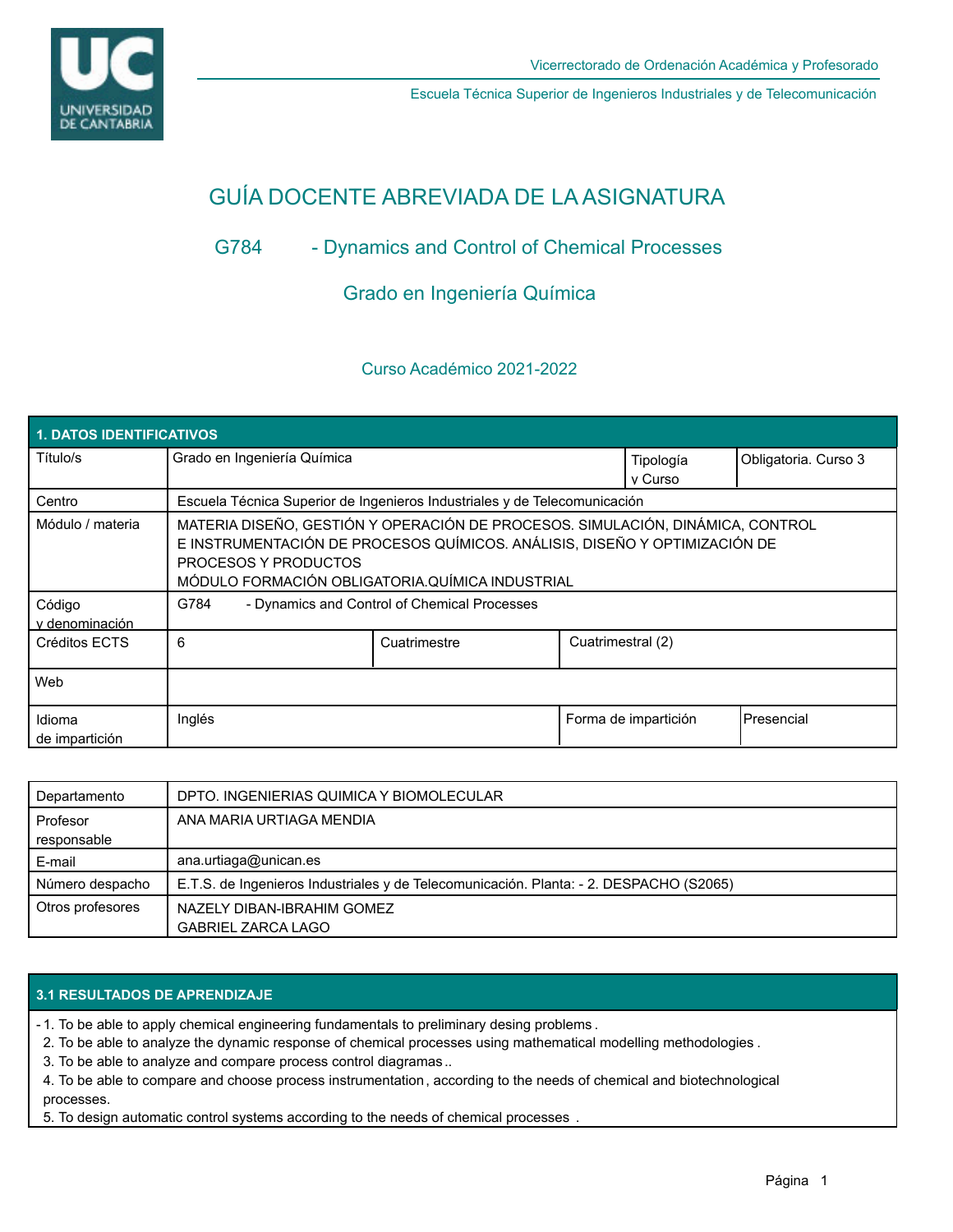

Escuela Técnica Superior de Ingenieros Industriales y de Telecomunicación

#### **4. OBJETIVOS**

Process control has become increasingly important in the process industries, since it is critical in the development of more flexible and more complex processes for manufacturing high added value products. Consequently, chemical engineers need to master this subject in order to be able to design and operate modern plants. The concepts of dynamics, feedback and stability are also important for understanding many complex systems of interest to chemical engineers, such as in bioengineering and in general processes in which transformation of matter occurs, emphasizing dynamic behavior, physical and empirical modeling, measurement and control technology, basic control concepts and advanced control strategies. The course provides an appropriate balance of dynamics and control theory and practice, the latter is developed through case studies and one individual project.

Part I provides and introduction to process control and in-depth discussion of dynamic process modeling, based on basic principles of mass and energy conservation. Part II is concerned with the analysis of the dynamic (unsteady-state) behavior of processes. In addition, the important topics of empirical models and their development from plant data are presented. Finally, Part III addresses the fundamental concepts of feedback and feedforward control. The topics include an overview of the process instrumentation that is necessary to implement process control: chemical composition, pressure, temperature, flowrates, final control elements.

| 6. ORGANIZACIÓN DOCENTE |                                                                                                                                                                                                                                                                                                                                                                                                                                                                                                                                                                                                                 |  |  |  |  |
|-------------------------|-----------------------------------------------------------------------------------------------------------------------------------------------------------------------------------------------------------------------------------------------------------------------------------------------------------------------------------------------------------------------------------------------------------------------------------------------------------------------------------------------------------------------------------------------------------------------------------------------------------------|--|--|--|--|
| <b>CONTENIDOS</b>       |                                                                                                                                                                                                                                                                                                                                                                                                                                                                                                                                                                                                                 |  |  |  |  |
|                         | <b>PART I. INTRODUCTION TO PROCESS CONTROL</b><br>1. Introduction to process control. Illustrative example - A blending process. Classification of Process Control<br><b>Strategies</b><br>2. Theoretical models of Chemical processes. General modeling principles for dynamic process models.<br>Representative examples                                                                                                                                                                                                                                                                                      |  |  |  |  |
| 2                       | PART II. DYNAMIC BEHAVIOR OF CHEMICAL PROCESSES<br>3. Linearization of non-linear models. Transfer function models. An illustrative example: a continuous blending system<br>4. Dynamic behavior of first-order and second-order processes<br>5. Dynamic response characteristics of more complicated processes: time delays, higher order systems, interacting<br>and non-interacting processes, multiple input-multiple output processes<br>6. Development of empirical models from process data                                                                                                              |  |  |  |  |
| 3                       | PART III. FEEDBACK AND FEEDFORWARD CONTROL<br>7. Feedback control. Feedback controllers. Control system instrumentation. Sensors and transducers. Final control<br>elements<br>8. Close loop transfer functions. Dynamic behavior and stability of the closed loop response<br>9. PID controller design. Model - based design methods. Tuning relations based on integral error criterion. Empirical<br>tunning. Strategies for the enhancement of PID control.<br>10. Feedforward and ratio control. Feedforward controller design based on dynamic models. Configurations for<br>feedforward-feedback control |  |  |  |  |